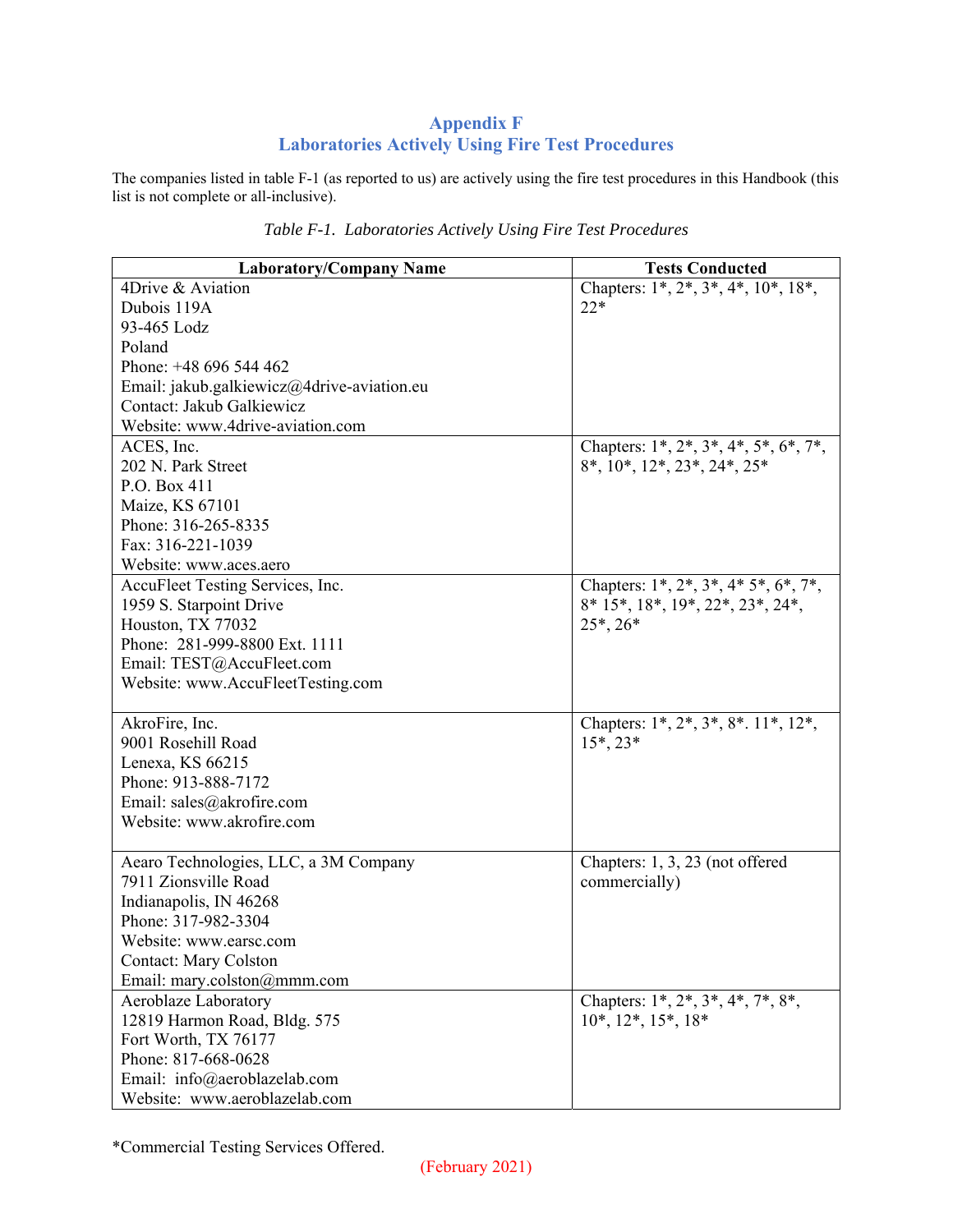| <b>Laboratory/Company Name</b>       | <b>Tests Conducted</b>                                          |
|--------------------------------------|-----------------------------------------------------------------|
| <b>Aeroworks Composites BV</b>       | Chapters: $1^*, 2^*, 3^*, 4^*, 5^*, 6^*,$                       |
| Laan van Ypenburg 48                 | $10^*, 18^*$                                                    |
| 2497GB Den Haag, The Netherlands     |                                                                 |
| Phone: +31 70 415 1921               |                                                                 |
| <b>Contact: Oscar Toet</b>           |                                                                 |
| Email: testlab@aeroworks.nl          |                                                                 |
| Website: www.aeroworks.nl            |                                                                 |
|                                      |                                                                 |
| AIM Aerospace Inc.                   | Chapters: $1^*, 2^*, 3^*, 4^*, 5^*, 6^*$                        |
| 705 S.W. $7th$ Street                |                                                                 |
| Renton, WA 98057                     |                                                                 |
| Phone: 425-235-2750                  |                                                                 |
| Fax: 425-228-0761                    |                                                                 |
| Website: www.aim-aerospace.com       |                                                                 |
| AIM Altitude UK Ltd                  | Chapters: $1^*$ , $2^*$ , $3^*$ , $4^*$ , $5^*$ , $6^*$ , $7^*$ |
| (formerly AIM Composites Limited)    |                                                                 |
| Pembroke Avenue                      |                                                                 |
| Waterbeach, Cambridge, CB25 9QR      |                                                                 |
| United Kingdom                       |                                                                 |
| Phone: (44) 1223 441000              |                                                                 |
| Website: www.aimaltitude.com         |                                                                 |
| Email: cambridgelabs@aimaltitude.com |                                                                 |
| Airbus Operations GmbH               | Chapters: 1*, 2*, 3*, 4*, 5*, 6*, 7*,                           |
| <b>Department IACMB2</b>             | 8*, 15*, 19*, 23*, 24*                                          |
| Fire Safety & Engineering Test       |                                                                 |
| Cornelius-Edzard-Straße 15           | Chapters: 11, 12, 13, 14, 25 (not                               |
| 28199 Bremen, Germany                | offered commercially)                                           |
| Phone: (49) 421 538 6209/4860        |                                                                 |
| Fax: (49) 421 538 3999/4852          |                                                                 |
| Email: firetestlab@airbus.com        |                                                                 |
| Website: www.airbus.com              |                                                                 |
| Andrew Muirhead & Son Limited        | Chapters: $1^*$ , $6^*$                                         |
| 273-289 Dunn Street                  |                                                                 |
| Glasgow, Scotland, UK G40 3EA        |                                                                 |
| Phone: (44) (0) 141 554 3724         |                                                                 |
| Fax: (44) (0) 141 554 4741           |                                                                 |
| Website: www.muirhead.co.uk          |                                                                 |
| <b>Blue Flame Laboratory</b>         | Chapters: 1*, 2*, 3*, 4*                                        |
| 1612 Lima Drive                      |                                                                 |
| San Luis Obispo, CA 93405-6815       |                                                                 |
| Phone: 805-440-0073                  |                                                                 |
| Email: coleeminger@charter.net       |                                                                 |
| Boeing - BR&T HB                     | Chapters: $1^*, 2^*, 3^*, 4^*$                                  |
| Boeing Technology Services           |                                                                 |
| P.O. Box 3707, MC 1W-02              |                                                                 |
| Seattle, WA 98124-2207               |                                                                 |
| Phone: 206-544-2699                  |                                                                 |
| Website: www.boeing.com/bts          |                                                                 |
| Email: michael.e.jensen@boeing.com   |                                                                 |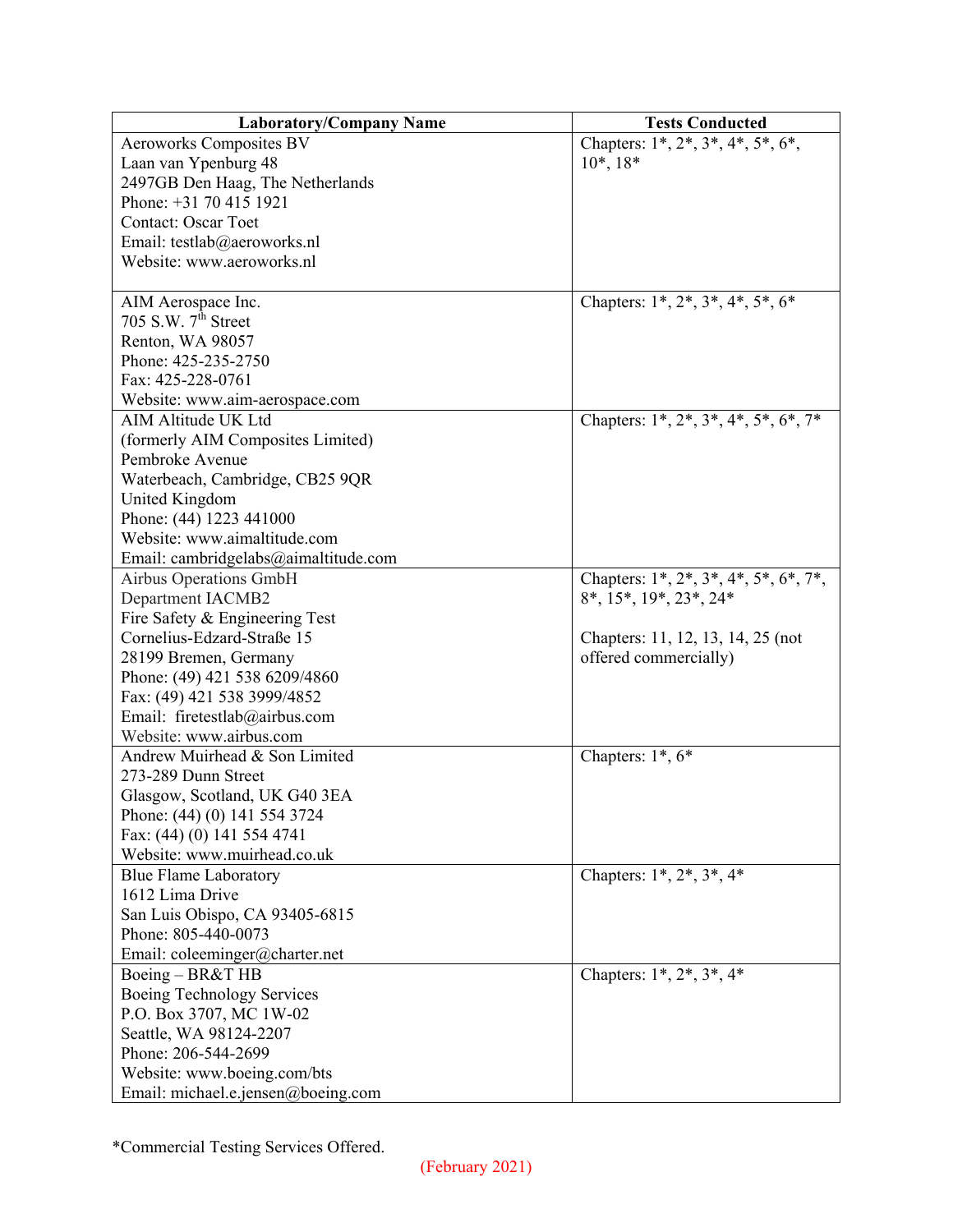| <b>Laboratory/Company Name</b>                      | <b>Tests Conducted</b>                               |
|-----------------------------------------------------|------------------------------------------------------|
| Boeing Research and Technology                      | Chapters: $1^*, 2^*, 3^*, 4^*, 5^*, 6^*, 9^*$        |
| Boeing Technology Services                          |                                                      |
| P.O. Box 3707, MC 1W-02                             |                                                      |
| Seattle, WA 98124-2207                              |                                                      |
| Phone: 206-544-2699                                 |                                                      |
| Website: www.boeing.com/bts                         |                                                      |
| Email: yaw.s.agyei@boeing.com                       |                                                      |
| Boeing Research and Technology                      | Chapters: 1*, 2*, 3*, 5*, 6*                         |
| Interiors Responsibility Center                     |                                                      |
| 9775 Patriot Blvd                                   |                                                      |
| Ladson, South Carolina 29456                        |                                                      |
| Phone: 843-642-4788                                 |                                                      |
| Website: www.boeing.com/bts                         |                                                      |
| Email: Joseph.Kreitle@Boeing.com                    |                                                      |
| Boeing Test and Evaluation                          | Chapters: $7^*$ , $8^*$ , $10^*$ , $12^*$ , $14^*$ , |
| Boeing Technology Services                          | $15^*$ , 24 $*$                                      |
| P.O. Box 3707, MC 1W-02                             |                                                      |
| Seattle, WA 98124-2207                              | Chapter: 11 (not commercially                        |
| Phone: 206-544-2699                                 | available)                                           |
| Website: www.boeing.com/bts                         |                                                      |
| Email: john.w.vance@boeing.com                      |                                                      |
| Centennial Aircraft Interiors, Inc.                 | Chapters: $1^*, 3^*, 4^*$                            |
| 7405 Peoria Street                                  |                                                      |
| Englewood, CO 80112                                 |                                                      |
| Phone: 303-649-9296                                 |                                                      |
| Website: www.centennialaircraft.com                 |                                                      |
| Email: cenaircraft@aol.com                          |                                                      |
| <b>Contact: Dave Sharpnack</b>                      |                                                      |
|                                                     |                                                      |
| Chemitox, Inc.                                      | Chapters: $1^*, 2^*, 3^*, 4^*, 6^*$                  |
| 18349 Egusa, Sutama-cho, Hokuto-shi, Yamanashi-ken, |                                                      |
| 408-0103 JAPAN                                      |                                                      |
| Phone: $+81-3-3727-7111$                            |                                                      |
| Fax: $+81-3-3728-1710$                              |                                                      |
| Email: hi-fujioka@chemitox.co.jp                    |                                                      |
| URL: http://www.chemitox.co.jp                      |                                                      |
|                                                     |                                                      |
| CHESTNUT RIDGE FOAM INC.                            | Chapters: $1^*, 6^*, 7^*$                            |
| 443 Warehouse Drive                                 |                                                      |
| Latrobe, PA 15650                                   |                                                      |
| Phone: 800-234-2734                                 |                                                      |
| Website: www.chestnutridgefoam.com                  |                                                      |
|                                                     |                                                      |
| John R. Colao, Inc.                                 | Chapters: $1^*, 2^*, 3^*, 4^*$                       |
| 1299 Wooden Valley Crossroad                        |                                                      |
| Napa, CA 94558                                      |                                                      |
| Phone: 707-425-9666                                 |                                                      |
| Email: colao@earthlink.net                          |                                                      |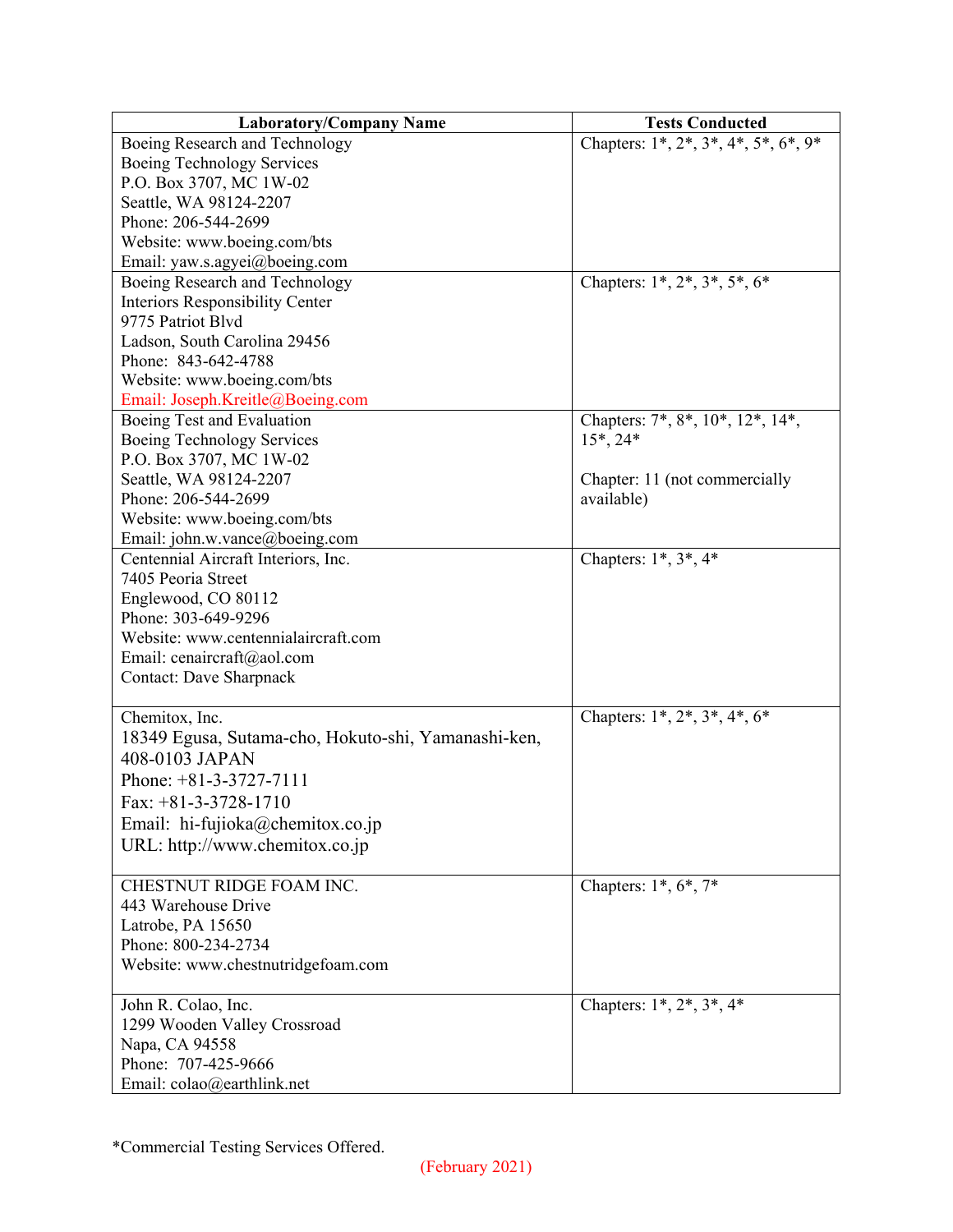| <b>Laboratory/Company Name</b>                          | <b>Tests Conducted</b>                         |
|---------------------------------------------------------|------------------------------------------------|
| Collins Aerospace                                       | Chapters: 1, 3, 4, 5, 6, 7 (not offered        |
| 175 Oak Plaza Drive                                     | commercially)                                  |
| Winston-Salem, NC 27105                                 |                                                |
| Phone: 336-747-5000                                     |                                                |
| Website: www.collinsaerospace.com                       |                                                |
| Contact: David Gernhart, Flammability Lab Manager       |                                                |
| Email: David.Gernhart@Collins.com                       |                                                |
|                                                         |                                                |
| <b>CREPIM</b>                                           | Chapters: $1^*, 2^*, 3^*, 4^*, 6^*$            |
| Parc de la Porte Nord                                   |                                                |
| Rue Christophe Colomb                                   |                                                |
| Bruay-La-Buissiere, France, 62700                       |                                                |
| Phone: (33) (0) 3 21 61 64 00                           |                                                |
| Fax: (33) (0) 3 21 61 64 01                             |                                                |
| Website: www.crepim.fr                                  |                                                |
| Email: contact@crepim.fr                                |                                                |
|                                                         |                                                |
| CTA, Aeronautical Technologies Center                   | Chapters: 1*, 2*, 3*, 4*, 5*, 6*, 7*,          |
| Parque Tecnologico de Alava                             | $8^*$ , $12^*$ $15^*$ , $23^*$                 |
| 01510 Minano, Alava, Spain                              |                                                |
| Phone: (34) 945 296 924                                 |                                                |
| Fax: (34) 945 296 923                                   |                                                |
| Website: www.ctaero.com                                 |                                                |
|                                                         |                                                |
| Currenta GmbH & Co. OHG                                 | Chapters: $1^*, 5^*, 6^*$                      |
| Chempark, Geb. B411                                     |                                                |
| D-51368 Leverkusen, Germany                             |                                                |
| Phone: (49) 214 30 34416                                |                                                |
| Fax: (49) 214 30 96 34416                               |                                                |
| Website: www.fire-testing.eu                            |                                                |
| Email: brandtechnologie@currenta.de                     |                                                |
| <b>CUSTOM SCIENTIFIC INSTRUMENTS INC. - CSI Testing</b> | Chapters: $1^*, 2^*, 3^*, 4^*, 5^*, 23^*,$     |
| Laboratories                                            | $24*$                                          |
| 1125 Conroy Place                                       |                                                |
| Forks Township                                          |                                                |
| Easton, PA 18040                                        |                                                |
| Phone: 610-923-6500                                     |                                                |
| Fax: 610-923-6543                                       |                                                |
| Website: www.CSItestlab.com                             |                                                |
|                                                         |                                                |
| DGA Techniques Aeronautiques                            | Chapters: $1^*, 2^*, 3^*, 4^*, 5^*, 6^*, 7^*,$ |
| Centre d'Essais Aeronautiques de Toulouse               | $8^*, 12^*, 15^*, 23^*, 24^*$                  |
| 47 rue Saint-Jean                                       |                                                |
| BP 93123                                                |                                                |
| 31131 Balma Cedex, France                               |                                                |
| Phone: (33) 5 6257 5050/5428                            |                                                |
| Fax: (33) 5 6257 5032                                   |                                                |
|                                                         |                                                |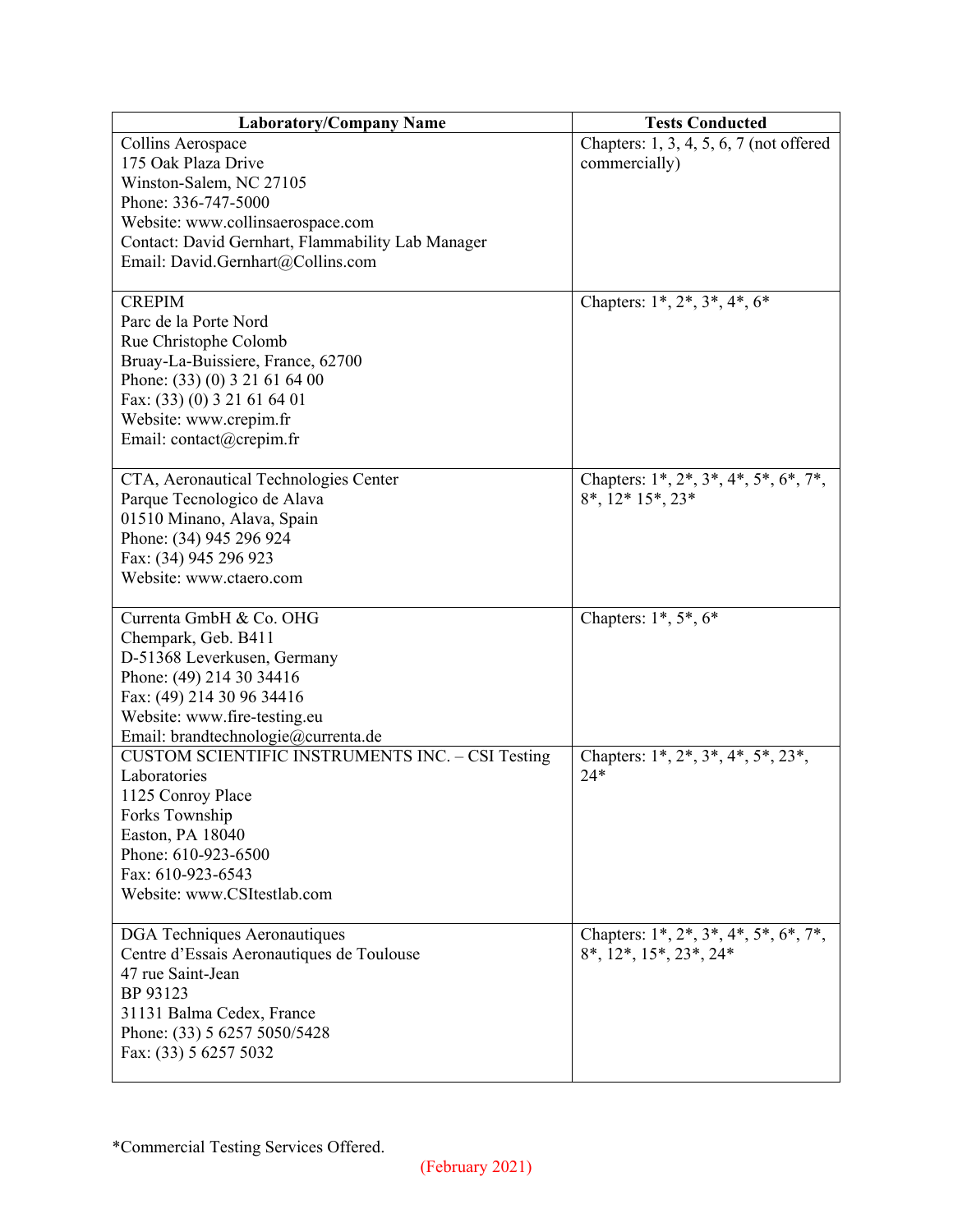| <b>Laboratory/Company Name</b>                               | <b>Tests Conducted</b>                                           |
|--------------------------------------------------------------|------------------------------------------------------------------|
| <b>DLR-Material Test Center - Fire Performance</b>           | Chapters: $1^*, 2^*, 3^*, 4^*, 5^*, 6^*, 7^*,$                   |
| Eugen-Saenger-Str. 50                                        | $8^*$ , $10^*$ , $11^*$ , $12^*$ , $15^*$ , $19^*$               |
| 29328 Fassberg, Germany                                      |                                                                  |
| Phone: (49) 551 709 2115                                     |                                                                  |
| Fax: (49) 551 709 12115                                      |                                                                  |
| Duncan Aviation, Inc.                                        | Chapters: $1^*, 2^*, 3^*, 4^*, 10^*$                             |
| 15745 S. Airport Road                                        |                                                                  |
| Battle Creek, MI 49015                                       |                                                                  |
| Phone: 269-969-8400                                          |                                                                  |
| Fax: 269-968-8273                                            |                                                                  |
| Website: www.duncanaviation.com                              |                                                                  |
| <b>Element Jupiter</b>                                       | Chapters: 11*, 12*, 13*, 14*                                     |
| 15814 Corporate Circle                                       |                                                                  |
| Jupiter, FL 33178                                            |                                                                  |
| Phone: 561-776-7339                                          |                                                                  |
| Fax: 561-776-7344                                            |                                                                  |
| Website: www.element.com                                     |                                                                  |
| <b>Element Los Angeles</b>                                   | Chapters: $1^*$ , $2^*$ , $3^*$ , $4^*$ , $5^*$ , $6^*$ , $19^*$ |
| 1857 Business Center Drive                                   |                                                                  |
| Duarte, CA 91010                                             |                                                                  |
| Phone: 818-247-4106                                          |                                                                  |
| Fax: 818-247-4537                                            |                                                                  |
| Website: https://www.element.com/locations/the-americas/los- |                                                                  |
| angeles                                                      |                                                                  |
|                                                              |                                                                  |
| <b>Element Materials Technology</b>                          | Chapters: $1^*, 2^*, 3^*, 6^*, 19^*$                             |
| (formerly Exova Canada)                                      |                                                                  |
| 2395 Speakman Drive                                          |                                                                  |
| Mississauga, Ontario, Canada L5K 1B3                         |                                                                  |
| Phone: 905-822-4111                                          |                                                                  |
| Fax: 905-823-1446                                            |                                                                  |
| Website: www.element.com                                     |                                                                  |
| Email: contact.us@element.com                                |                                                                  |
| Element Minneapolis                                          | Chapters: $1^*, 2^*, 3^*, 4^*, 11^*, 12^*,$                      |
| 9725 Girard Avenue South                                     | $13^*, 14^*$                                                     |
| Minneapolis, MN 55431-2621                                   |                                                                  |
| Phone: 1-952-888-7795                                        |                                                                  |
| Fax: 952-888-6345                                            |                                                                  |
| URL:https://www.element.com/locations/usa/minneapolis        |                                                                  |
|                                                              |                                                                  |
| <b>Embraer Engineering and Technology Center</b>             | Chapters: $1^*, 2^*, 3^*, 4^*$                                   |
| 1400 General Aviation Drive                                  |                                                                  |
| Melbourne, FL 32935                                          |                                                                  |
| Phone: 321-752-8650                                          |                                                                  |
| Fax: 321-752-3000                                            |                                                                  |
| Email: russell.wilcken@embraer.com                           |                                                                  |
| Website: http://embraer.com                                  |                                                                  |
|                                                              |                                                                  |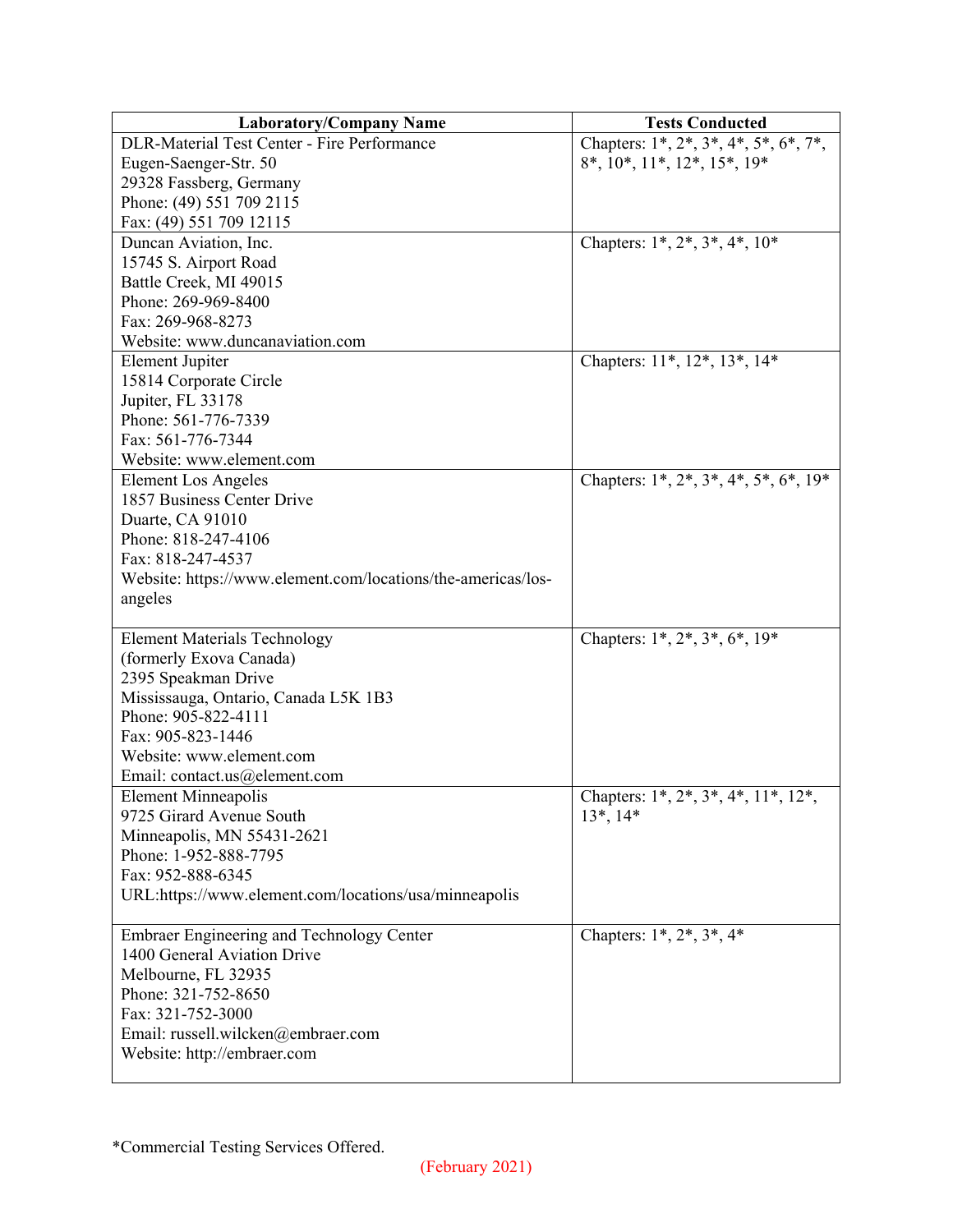| <b>Laboratory/Company Name</b>                         | <b>Tests Conducted</b>                |
|--------------------------------------------------------|---------------------------------------|
| <b>Embraer Flammability Laboratory</b>                 | Chapters: 1, 2, 3, 4, 5, 6, 7, 8, 10, |
| Av. Brigadeiro Faria Lima, 2170                        | 11, 12, 13, 15, 18, 19, 23, 24 (not   |
| 12227-901, Sao Jose dos Campos - SP, Brazil            | offered commercially)                 |
| Phone: (55) 12 3927 2049                               |                                       |
| Website: www.embraer.com                               |                                       |
|                                                        |                                       |
| F. LIST CANADA CORP.                                   | Chapters: $1^*, 2^*, 3^*, 4^*$        |
| 5485 Boulevard des Rossignols                          |                                       |
| Laval, Quebec, Canada, H7L 5S7                         |                                       |
| Phone: 450-903-1122                                    |                                       |
| Email: g.lozano@f-list.at                              |                                       |
| Website: www.f-list.at                                 |                                       |
|                                                        |                                       |
| F. LIST GMBH                                           | Chapters: $1^*, 2^*, 3^*, 4^*$        |
| List-Strasse 1                                         |                                       |
| A-2842 Thomasberg, Austria                             |                                       |
| Phone: (43)_264460010                                  |                                       |
| Email: SALES@F-LIST.AT                                 |                                       |
| Website: www.f-list.at                                 |                                       |
|                                                        | Chapters: $1^*, 2^*, 3^*, 4^*, 23^*$  |
| Flame-Tek, LLC                                         |                                       |
| 1515 North Center Street, Suite #1<br>Lonoke, AR 72086 |                                       |
| Phone: 208-569-6093                                    |                                       |
| Website: www.flame-tek.com                             |                                       |
| Email: brad.shelton@flame-tek.com                      |                                       |
|                                                        |                                       |
| Franklin Products, Inc.                                | Chapter: 1*                           |
| 153 Water Street                                       |                                       |
| Torrington, CT 06790                                   |                                       |
| Phone: 860-482-0266                                    |                                       |
| Fax: 860-482-6759                                      |                                       |
| Website: www.franklinproducts.net                      |                                       |
| Email: jshailer@franklinproducts.net                   |                                       |
|                                                        |                                       |
| General Plastics Manufacturing Company                 | Chapters: 1*, 2*, 3*, 5*, 6*, 7*      |
| 4910 Burlington Way                                    |                                       |
| Tacoma, WA 98409                                       |                                       |
| Phone: 253-473-5000                                    |                                       |
| Website: www.generalplastics.com                       |                                       |
| Email: tod maurmann@generalplastics.com                |                                       |
| Greiner aerospace d.o.o.                               | Chapter: $1^*$ , $3^*$                |
| Goliješnica bb                                         |                                       |
| 72230 Žepče, Bosnia and Herzegovina                    |                                       |
| Phone: +387 32889 018                                  |                                       |
| Fax: +387 32889 017                                    |                                       |
| Website: www.greiner-aerospace.com                     |                                       |
| Email: office.bih@greiner-aerospace.com                |                                       |
|                                                        |                                       |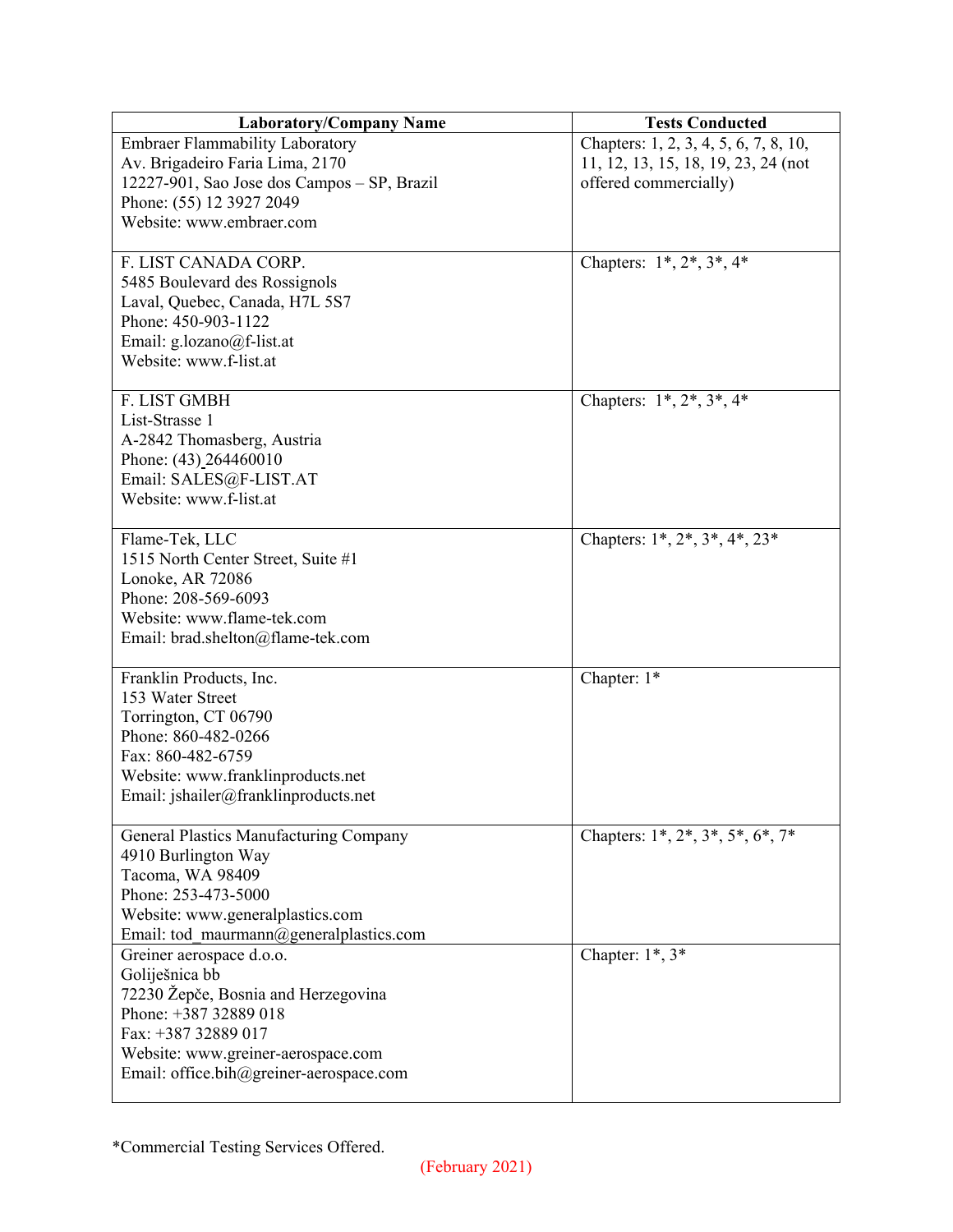| <b>Laboratory/Company Name</b>                         | <b>Tests Conducted</b>                   |
|--------------------------------------------------------|------------------------------------------|
| Greiner aerospace GmbH                                 | Chapter: $1^*$ , $7^*$                   |
| Emesbergstrasse 33                                     |                                          |
| 4643 Pettenbach, Austria                               |                                          |
| Phone: +43 50 541-23222                                |                                          |
| Fax: $+43$ 50 541-23033                                |                                          |
| Email: office.at@greiner-aerospace.com                 |                                          |
| Website: www.greiner-aerospace.com                     |                                          |
| Greiner Aerospace Inc.                                 | Chapter: 1*                              |
| 7621 Pebble Drive, Building 22                         |                                          |
| 76118 Fort Worth, TX, USA                              |                                          |
| Phone: $+18176863100$                                  |                                          |
| Fax: +1 817 686 3199                                   |                                          |
| Website: www.greiner-aerospace.com                     |                                          |
| Email: office.us@greiner-aerospace.com                 |                                          |
| Greiner Aerospace CZ spol s r.o.                       | Chapter: 1*                              |
| Komenského 895                                         |                                          |
| 340 22 Nýrsko, Czech Republic                          |                                          |
| Phone: +420 376 804 120                                |                                          |
| Fax: +420 376 804                                      |                                          |
| Website: www.greiner-aerospace.com                     |                                          |
| Email: office.cz@greiner-aerospace.com                 |                                          |
|                                                        |                                          |
| Greiner Aerospace (Shanghai) Ltd.                      | Chapter: 1*                              |
| Building 13/C2, No. 260, Liancao Rd, Minhang District, |                                          |
| Shanghai 201108, P.R. China                            |                                          |
| Phone: $+862164340300$                                 |                                          |
| Fax: +86 21 6434 5550                                  |                                          |
| Website: www.greiner-aerospace.com                     |                                          |
| Email: office.cn@greiner-aerospace.com                 |                                          |
|                                                        |                                          |
| <b>HAECO</b> Americas Cabin Solutions                  | Chapters: $1^*, 3^*, 4^*, 5^*, 6^*, 7^*$ |
| 5568 Gumtree Road                                      |                                          |
| Winston-Salem, NC 27107                                |                                          |
| Phone: 336-464-0122                                    |                                          |
| Website: www.haeco.aero                                |                                          |
|                                                        |                                          |
| Herb Curry Inc.                                        | Chapters: $1^*, 2^*, 3^*, 5^*, 6^*$      |
| 1701 Leonard Road                                      |                                          |
| P.O. Box 753                                           |                                          |
| Mt. Vernon, IN 47620                                   |                                          |
| Phone: 812-838-6703                                    |                                          |
| Fax: 812-838-6712                                      |                                          |
| HUTCHINSON Fire Tech Center                            | Chapters: 1*, 6*, 23*, 24*               |
| JEHIER SAS - Route de St Lézin                         |                                          |
| 49120 Chemillé-en-Anjou, France                        |                                          |
| Phone: +33 2 41 64 54 00                               |                                          |
| Email: FTC.HutchinsonChemille@hutchinson.com           |                                          |
| Website: www.hutchinson.com                            |                                          |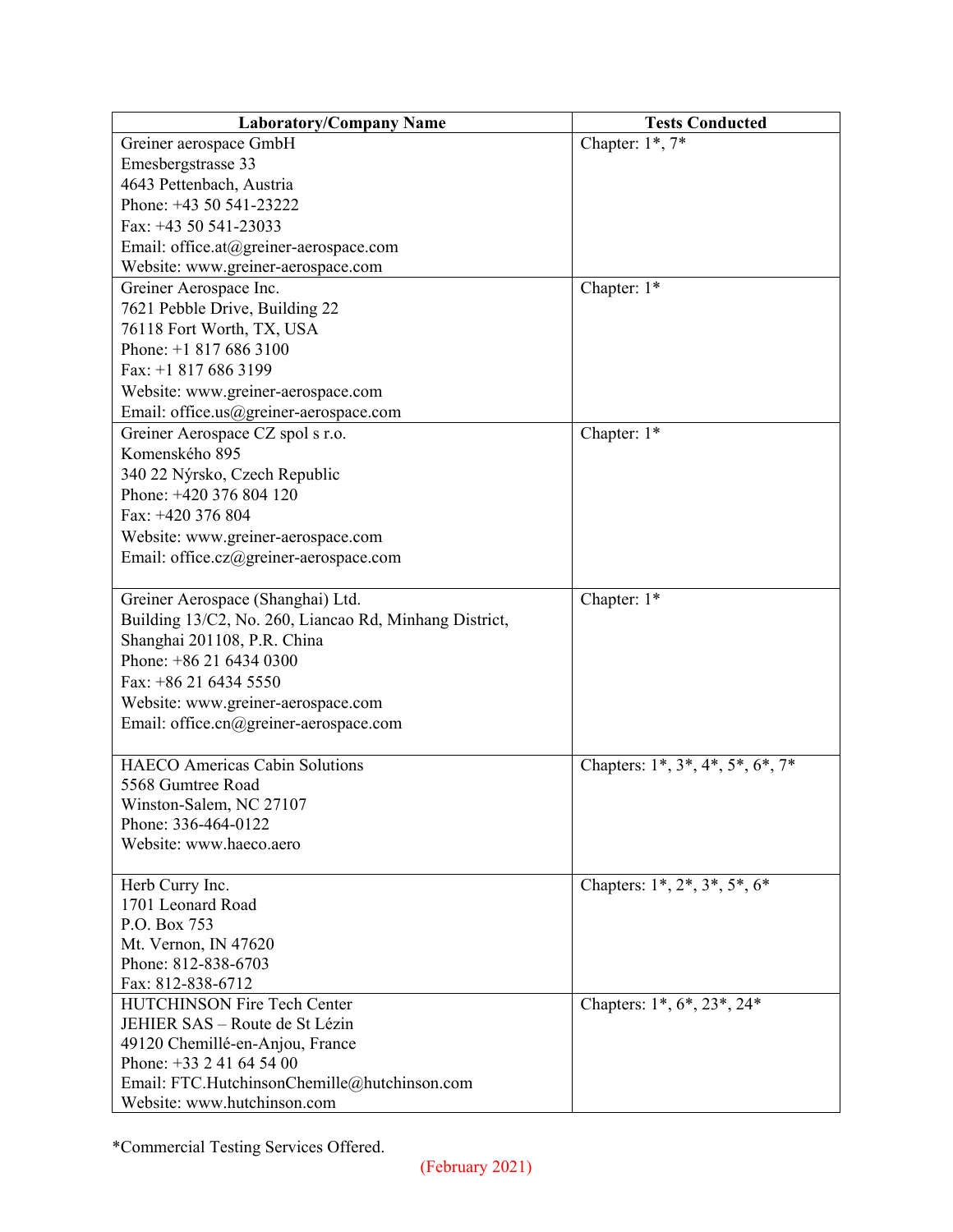| <b>Laboratory/Company Name</b>                    | <b>Tests Conducted</b>                |
|---------------------------------------------------|---------------------------------------|
| <b>INDUSTRIAL NEOTEX S.A.</b>                     | Chapters: $1^*$ , $7^*$               |
| C/Forjadores,                                     |                                       |
| Parcela 17-11 Pol. Ind. Prado del Espino          |                                       |
| Boadilla del Monte (Madrid), 28660, Spain         |                                       |
| Phone: (34) 916 324 391                           |                                       |
| Fax: (34) 916 324 284                             |                                       |
| Website: www.neotex.com                           |                                       |
| Email: aha@neotex.com                             |                                       |
| <b>ISOVOLTA AG</b>                                | Chapters: $1^*, 2^*, 3^*, 5^*, 6^*$   |
| 2355 Wiener Neudorf                               |                                       |
| Austria                                           |                                       |
| Phone: (43) 5 9595 9305                           |                                       |
| Fax: (43) 5 9595 79305                            |                                       |
| Website: www.isovolta.com                         |                                       |
| Isovolta, Inc.                                    | Chapters: $1^*, 2^*, 5^*, 6^*$        |
| 495 Territorial Street                            |                                       |
| P.O. Box 287                                      |                                       |
| Harrisburg, OR 97446                              |                                       |
| Phone: 541-995-6395                               |                                       |
| Fax: 541-995-8425                                 |                                       |
| Website: www.isovolta-or.us                       |                                       |
| J3 Aviation Solutions, Inc., d/b/a Blue Flame Lab | Chapters: 1*, 2*, 3*, 4*, 7*, 10*     |
| 600 PSI Drive, Suite 1                            |                                       |
| Boca Raton, FL 33431                              |                                       |
| Phone: 561-226-0105                               |                                       |
| Mobile: 561-302-6383                              |                                       |
| Contact: Arun Kapur                               |                                       |
| Email: arun@akaeroservices.com                    |                                       |
| Website: www.j3aviationsolutions.com              |                                       |
| Jamco America, Inc.                               | Chapters: 1*, 2*, 3*, 4*, 5*, 6*, 10* |
| 1018 80 <sup>th</sup> Street S.W.                 |                                       |
| Everett, WA 98203                                 |                                       |
| Phone: 425-347-4735                               |                                       |
| Email: nic tormohlen@jamco-america.com            |                                       |
| Website: www.jamco-america.com                    |                                       |
| Krueger Testing and Consulting                    | Chapters: 1*, 2*, 3*, 4*, 5*, 6*, 23* |
| 14402 E. Goodwin Road                             |                                       |
| Stanwood, WA 98292                                |                                       |
| Phone: 360-631-6167                               |                                       |
| Website: www.kruegerflam.com                      |                                       |
| Email: keith@kruegerflam.com                      |                                       |
| <b>Lantal Textiles AG</b>                         | Chapters: 1*, 2*, 3*, 5*, 6*, 7* 18*  |
| Dorfgasse 5                                       |                                       |
| P.O. Box 1330                                     |                                       |
| 4900 Langenthal, Switzerland                      |                                       |
| Phone: (41) 62 916 71 60                          |                                       |
| Website: www.lantal.com                           |                                       |
| Email: sales@lantal.ch                            |                                       |
|                                                   |                                       |
|                                                   |                                       |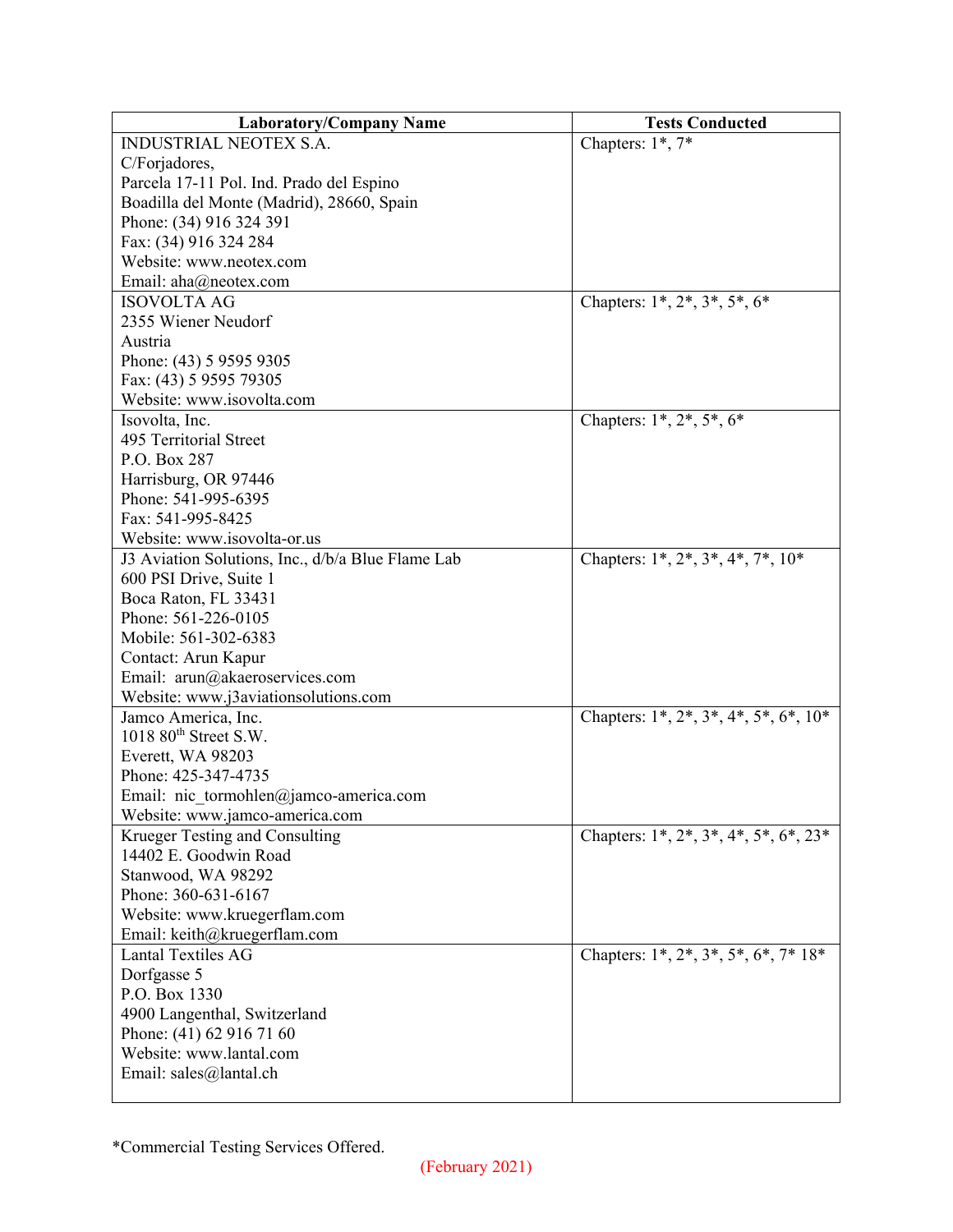| <b>Laboratory/Company Name</b>                                 | <b>Tests Conducted</b>                         |
|----------------------------------------------------------------|------------------------------------------------|
| Lee Products Engineering Services, Inc.                        | Chapters: $1^*, 2^*, 3^*$                      |
| 2946 S. Hydraulic Street                                       |                                                |
| Wichita, KS 67216                                              |                                                |
| Phone: 316-524-4466                                            |                                                |
| Fax: 316-524-4455                                              |                                                |
| <b>CONTACT:</b> Rob Clossin                                    |                                                |
| Email: rclossin@lpesionline.com                                |                                                |
| Website: www.lpesionline.com                                   |                                                |
|                                                                |                                                |
| LEFAE (Laboratoire d'essais feu aéronautiques et életriques) – | Chapters: $1^*, 2^*, 3^*, 4^*, 5^*, 6^*, 7^*,$ |
| Groupe EMITECH                                                 | $8^*, 11^*, 12^*, 13^*, 14^*, 18^*, 20^*,$     |
| ZI-Stelytec - 2 Allée Isaac Newton                             | $24*$                                          |
| 42400 Saint-Chamond, France                                    |                                                |
| Phone: (33) 437 201 917                                        |                                                |
| Fax: (33) 477 815 501                                          |                                                |
| Website: www.lab-lefae.com                                     |                                                |
| Email: a.gutierrez@lab-lefae.com                               |                                                |
|                                                                |                                                |
| Lufthansa Technik AG                                           | Chapters: $1^*, 2^*, 3^*, 4^*, 5^*, 6^*, 10^*$ |
| <b>Central Laboratory Services</b>                             | 18*                                            |
| Materials Flammability Test Center                             |                                                |
| HAM T/TQ-M                                                     |                                                |
| Weg beim Jaeger 193                                            |                                                |
| 22335 Hamburg, Germany                                         |                                                |
| Phone: (49) 40 5070 2849                                       |                                                |
| URL: www.Lufthansa-technik.com                                 |                                                |
| Email: laboratoryservices@lht.dlh.de                           |                                                |
|                                                                |                                                |
| NIAR (National Institute for Aviation Research/Advanced        | Chapters: $1*, 2*, 3*, 4*, 5*, 6*$             |
| Coating Lab)                                                   |                                                |
| 4004 N. Webb Rd, M151                                          |                                                |
| Wichita, KS, 67226                                             |                                                |
| Phone: 316-677-1986, 316-978-5720                              |                                                |
| Fax: (316) 978-3175                                            |                                                |
| URL:                                                           |                                                |
| https://www.wichita.edu/research/NIAR/Laboratories/advanced-   |                                                |
| coatings.php                                                   |                                                |
| Lab Contact: Manish Shinde: 316-677-1986 &                     |                                                |
| Jason Koehn: 316-978-5720                                      |                                                |
| Email: mshinde@niar.wichita.edu; jkoehn@niar.wichita.edu       |                                                |
|                                                                |                                                |
| Northwest Aerospace Technologies, A SAFRAN Company             | Chapters: $1^*, 2^*, 3^*, 4^*, 5^*, 6^*$       |
| 415 Riverside Rd.                                              |                                                |
| Everett, WA 98201                                              |                                                |
| Phone: 425-212-5080                                            |                                                |
| Email: lori.tatum@safrangroup.com                              |                                                |
|                                                                |                                                |
|                                                                |                                                |
|                                                                |                                                |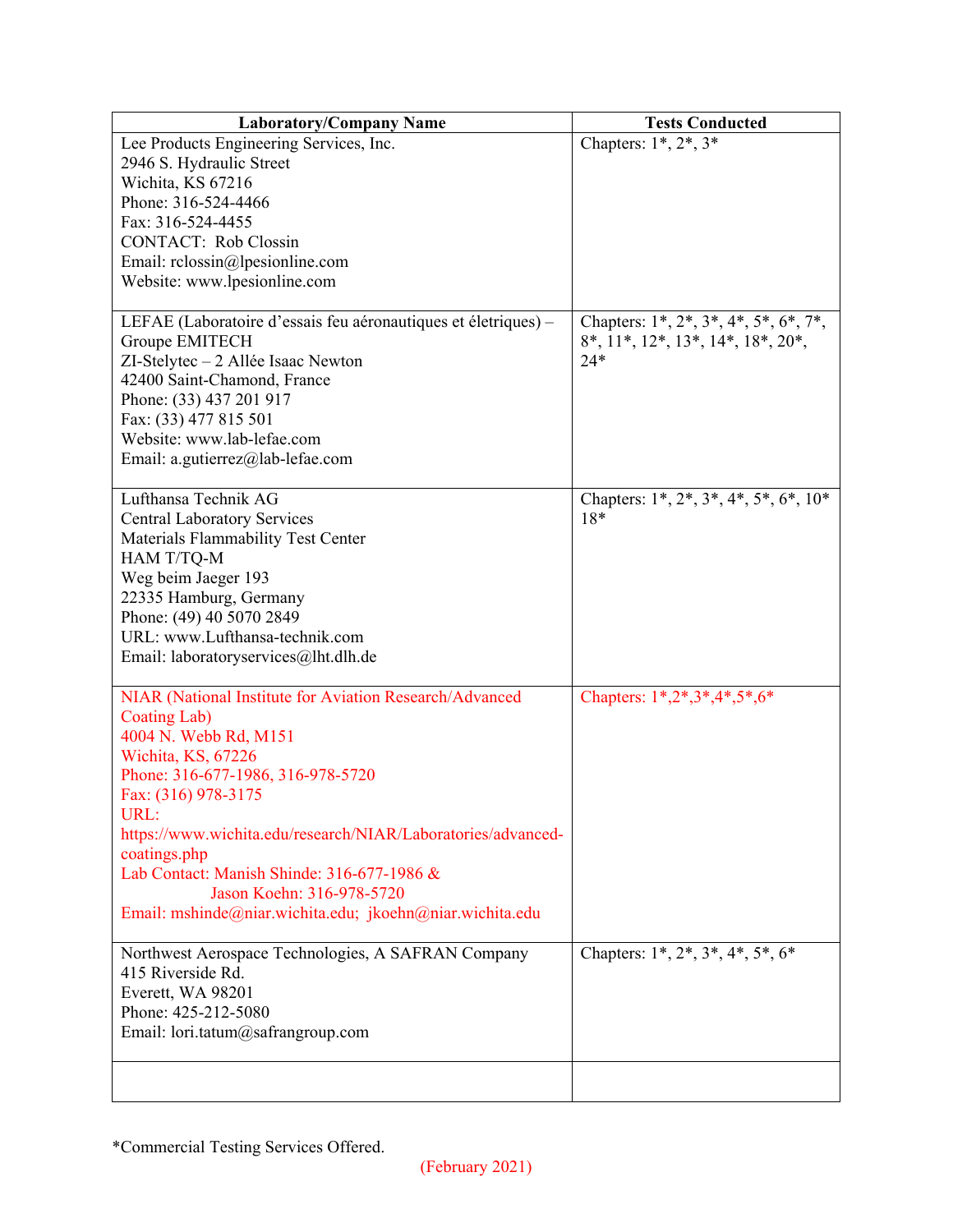| <b>Laboratory/Company Name</b>                           | <b>Tests Conducted</b>                    |
|----------------------------------------------------------|-------------------------------------------|
| PAL Aerospace - Flammability Testing Services            | Chapters: $1^*, 2^*, 3^*, 4^*$            |
| 7681 Highway 27, Unit 1, 2 and 3                         |                                           |
| Vaughan, Ontario, Canada L4L AM5                         |                                           |
| Phone: 905-405-1371                                      |                                           |
| Email: PALFlammabilityTS@palaerospace.com                |                                           |
| Website: www.palaerospace.com                            |                                           |
|                                                          |                                           |
| Parker Hannifin Corporation-Stratoflex Products Division | Chapter: 11 (not offered                  |
| 2575 West 5 <sup>th</sup> Street                         | commercially)                             |
| Jacksonville, FL 32254                                   |                                           |
| Phone: 904-389-3400                                      |                                           |
| Fax: 904-384-5874                                        |                                           |
|                                                          |                                           |
| Parker Hannifin Corporation-Stratoflex Products Division | Chapter: 11 (not offered                  |
| 220 Roberts Cutoff Road                                  | commercially)                             |
| Fort Worth, TX 76114                                     |                                           |
| Phone: 817-738-6543                                      |                                           |
| Fax: 817-738-9920                                        |                                           |
|                                                          |                                           |
| <b>Resonate Testing Limited</b>                          | Chapters: $1^*, 2^*, 3^*, 4^*, 7^*, 8^*,$ |
| Unit 1, Bridge Technology Park                           | $11^*, 12^*, 24^*, 25^*$                  |
| Carnagat Lane                                            |                                           |
| Newry, BT35 8XF, United Kingdom                          |                                           |
| Phone: 44 (0) 2890 736 390                               |                                           |
| Website: www.resonatetesting.com                         |                                           |
| Email: info@resonatetesting.com                          |                                           |
|                                                          |                                           |
| <b>RESCOLL Technical Centre of Materials</b>             | Chapters: 1*, 2*, 3*, 4*, 5*, 6*, 7*,     |
| 8 Allee Geoffroy St, Hilaire                             | $8^*, 12^*, 23^*$                         |
| 33615 Pessac, France                                     |                                           |
| Phone: (33) 547 74 69 00                                 |                                           |
| Website: www.rescoll.fr                                  |                                           |
| Email: rescoll@rescoll.com                               |                                           |
|                                                          |                                           |
| <b>S 7 ENGINEERING LLC</b>                               | Chapters: $1^*, 2^*, 3^*, 4^*, 7^*$       |
| (formerly Sibir Technics LLC)                            |                                           |
| Flammability Test Laboratory                             |                                           |
| Mozzherin avenue, 12, Ob town                            |                                           |
| Novosibirsk region, 633102, Russian Federation           |                                           |
| Phone: $+7$ (383) 359-91-47                              |                                           |
| Website: www.s7technics.ru                               |                                           |
| Email: FTL@s7.ru                                         |                                           |
|                                                          |                                           |
| SAFRAN Cabin Inc.                                        | Chapters: 1, 2, 3, 4, 6, 10, 19           |
| 5701 Bolsa Avenue                                        |                                           |
| Huntington Beach, CA, United States                      |                                           |
| Phone: 714-934-2722                                      |                                           |
| Email: Jessica.Cambron@safrangroup.com                   |                                           |
|                                                          |                                           |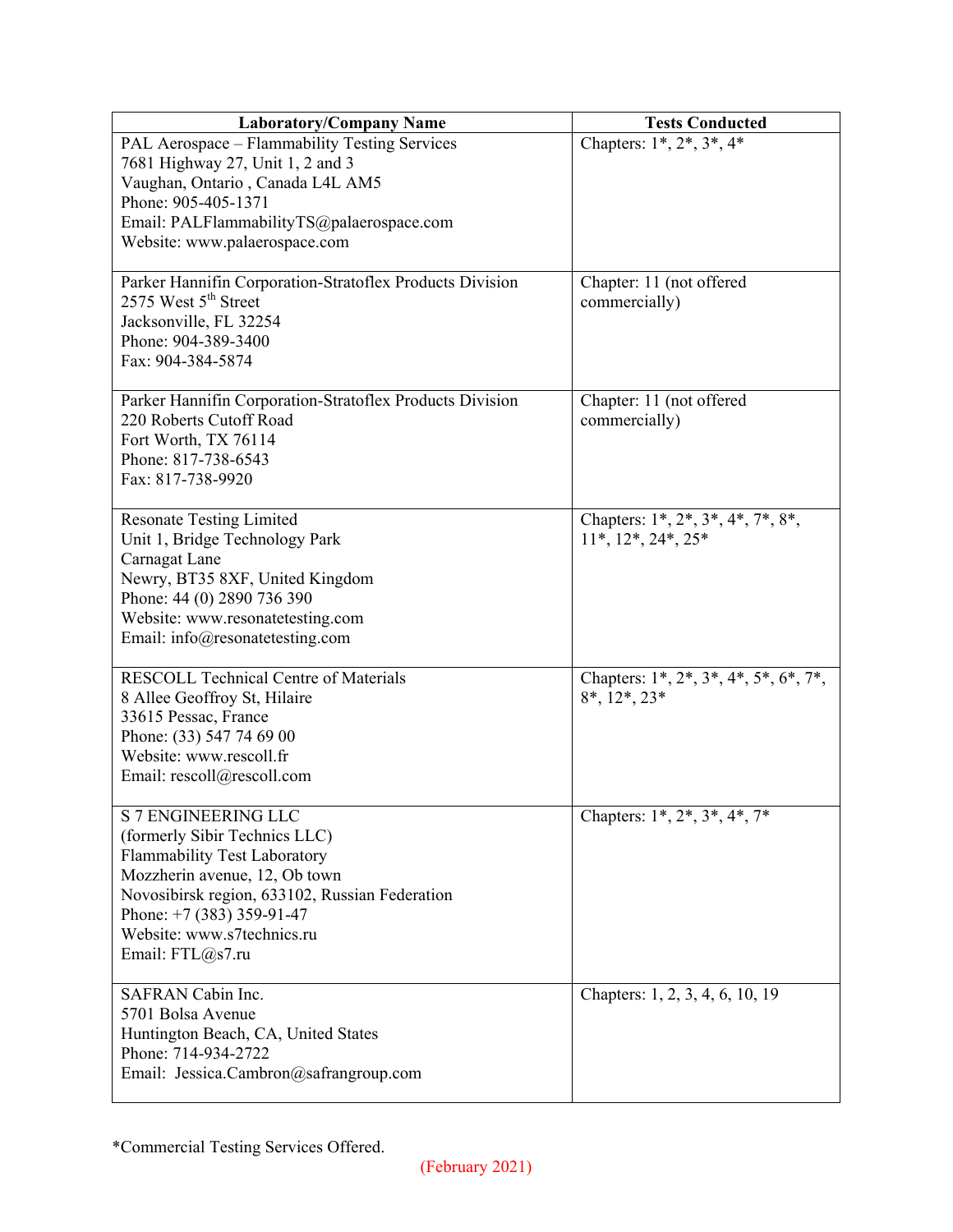| <b>Laboratory/Company Name</b>          | <b>Tests Conducted</b>                                            |
|-----------------------------------------|-------------------------------------------------------------------|
| SAFRAN Cabin Bellingham, Inc.           | Chapters: $1^*, 2^*, 3^*, 4^*, 5^*, 6^*$                          |
| 3225 Woburn Street                      |                                                                   |
| Bellingham, WA 98226                    |                                                                   |
| Phone: 360-738-2005                     |                                                                   |
| Fax: 360-715-3999                       |                                                                   |
|                                         |                                                                   |
| SAFRAN Cabin Germany GmbH - Test Center | Chapters: $1^*, 2^*, 3^*, 4^*, 5^*, 6^*, 10^*$                    |
| (formerly Zodiac Aerospace-Sell GmbH)   |                                                                   |
| Dr.-Siegfried-Strasse                   |                                                                   |
| 35745 Herborn, Germany                  |                                                                   |
| Contact: Heiko Mueller                  |                                                                   |
| Email: heiko.mueller@safrangroup.com    |                                                                   |
| Phone: (49) 2772 707-541                |                                                                   |
| Fax: (49) 2772 707-133                  |                                                                   |
| Website: www.safran-cabin.com           |                                                                   |
|                                         |                                                                   |
| Schneller Inc. Corporate Office         | Chapters: $1^*, 5^*, 6^*$                                         |
| 6019 Powdermill Road                    |                                                                   |
| Kent, OH 44240                          |                                                                   |
| Phone: 330-676-7156                     |                                                                   |
| Fax: 330-673-6374                       |                                                                   |
| Website: www.schneller.com              |                                                                   |
|                                         |                                                                   |
| SEKISUI KYDEX, LLC                      | Chapters: $1^*, 5^*, 6^*$                                         |
| 6685 Low Street                         |                                                                   |
| Bloomsburg, PA 17815                    |                                                                   |
| Phone: 570-387-6997                     |                                                                   |
| Website: www.kydex.com                  |                                                                   |
| Email: techservice@kydex.com            |                                                                   |
| SGS Govmark Testing Services Inc.       | Chapters: $1^*$ , $2^*$ , $3^*$ , $4^*$ , $5^*$ , $6^*$ , $7^*$ , |
| 96 Allen Boulevard, Suite D             | $8^*, 12^*, 14^*, 15^*, 18^*, 19^*, 23^*,$                        |
| Farmingdale, NY 11735-5626              | $24^*$ , $25^*$                                                   |
| Phone: 631-293-8944                     |                                                                   |
| Fax: 631-293-8956                       |                                                                   |
| Website: www.govmark.com                |                                                                   |
|                                         |                                                                   |
| Skandia, Inc.                           | Chapters: $1^*, 2^*, 3^*, 4^*, 5^*, 6^*, 7^*,$                    |
| 5000 North Highway 251                  | 9*, 10*, 19*, 23*                                                 |
| Davis Junction, IL 61020                |                                                                   |
| Phone: 815-393-4600                     |                                                                   |
| Fax: 815-393-3501                       |                                                                   |
| Website: www.skandia-inc.com            |                                                                   |
| Starr Aircraft Products, Inc.           | Chapters: 1*, 7*                                                  |
| 5236 North Hwy 1417                     |                                                                   |
| Sherman, TX 75092                       |                                                                   |
| Phone: 903-893-1106                     |                                                                   |
| Fax: 903-893-0551                       |                                                                   |
| Website: www.starraircraft.com          |                                                                   |
| Email: bstrobl@starraircraft.com        |                                                                   |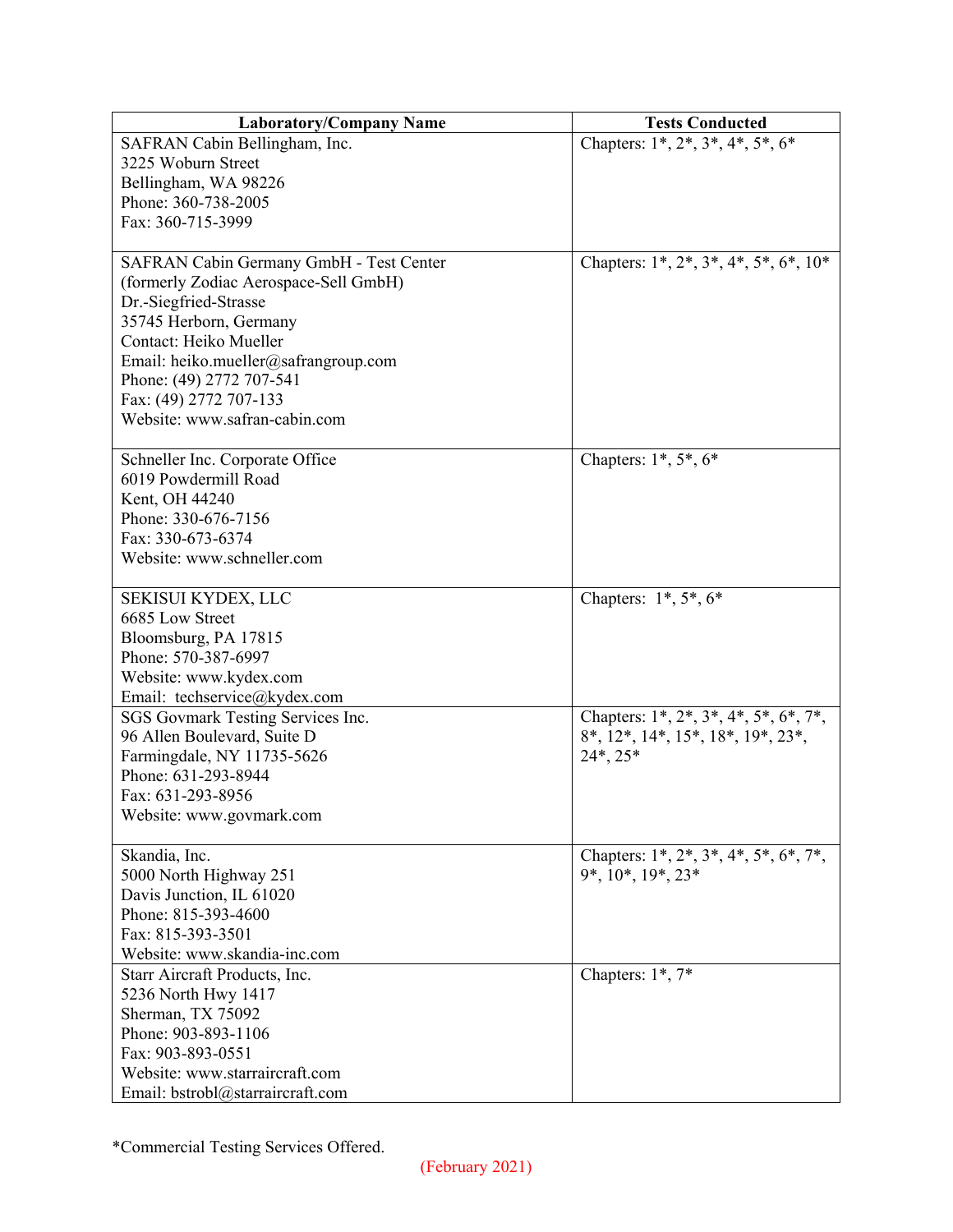| <b>Laboratory/Company Name</b>                               | <b>Tests Conducted</b>                         |
|--------------------------------------------------------------|------------------------------------------------|
| Tapis Corporation                                            | Chapters: $1^*, 2^*, 3^*, 4^*, 5^*, 6^*$       |
| 1121 Roundtable Drive                                        |                                                |
| Dallas, TX 75247                                             |                                                |
| Phone: 214-631-9700                                          |                                                |
| Website: www.tapiscorp.com                                   |                                                |
| Email: info@tapiscorp.com or KevinHyde@tapiscorp.com         |                                                |
| Test Center of Civil Aviation Administration of China (CAAC) | Chapters: 1*, 2*, 3*, 4*, 5*, 6*, 7*,          |
| No. 765, Tengfei Rd, Southwest Airport Economic              | 8*, 10*, 12*, 15*, 18*, 19*, 23*,              |
| Development Zone,                                            | $24*$                                          |
| Chengdu, Sichuan, P.R. China 610041                          |                                                |
| Phone: 0086-28-64456066, or 0086-28-64456022                 |                                                |
| Fax: 0086-28-64456010                                        |                                                |
| Website: www.fccc.org.cn                                     |                                                |
| Testcorp                                                     | Chapters: $1^*, 2^*, 3^*, 4^*, 5^*, 6^*, 23^*$ |
| 24662 Rhea Drive                                             |                                                |
| Mission Viejo, CA 92691                                      |                                                |
| Phone: 949-859-3569                                          |                                                |
| Website: www.testcorp.net                                    |                                                |
| Email: jnauman@testcorp.net or mnauman@testcorp.net          |                                                |
| Triumph Composite Systems, Inc.                              | Chapters: 1*, 2*, 23*                          |
| 1514 S. Flint Road                                           |                                                |
| Spokane, WA 99219                                            |                                                |
| Phone: 509-623-8100                                          |                                                |
| Fax: 509-623-8099                                            |                                                |
| Website: www.triumphgroup.com                                |                                                |
| University of Cincinnati, Fire Test Center                   | Chapters: 11, 12                               |
| 5997 Center Hill Avenue, Building A                          | (not offered commercially)                     |
| Cincinnati, OH 45224                                         |                                                |
| Phone: 513-641-3041 / 513-556-5743                           |                                                |
| Fax: 513-556-5038                                            |                                                |
| Email: firetest@uc.edu                                       |                                                |
| Website: http://cfrl.uc.edu/ftc-index.html                   |                                                |
| Vauth Aviation Components GmbH & Co. KG                      | Chapters: $1^*, 2^*, 3^*, 4^*, 6^*, 7^*$       |
| Hembser Str. 1                                               |                                                |
| 33034 Brakel, Germany                                        |                                                |
| Phone: (49) 5272 3713-0                                      |                                                |
| Fax (49) 5272 6671                                           |                                                |
| Website: www.vauth-aviation.de                               |                                                |
| E-Mail: info@vauth-aviation.de                               |                                                |
| Warringtonfire Frankfurt GmbH                                | Chapters: $1^*, 2^*, 3^*, 4^*, 6^*, 7^*$       |
| (formerly Exova GmbH)                                        |                                                |
| Industriepark Hoechst, Building C 369                        |                                                |
| Frankfurt am Main, 65926 Germany                             |                                                |
| Phone: (49) 6950 6089 445                                    |                                                |
| Fax: (49) 6950 6086 43                                       |                                                |
| Contact: Domenic Kautz                                       |                                                |
| Email: domenic.kautz@warringtonfire.com /                    |                                                |
| (49) 6950 6089 420                                           |                                                |
| Website: www.warringtonfire.com                              |                                                |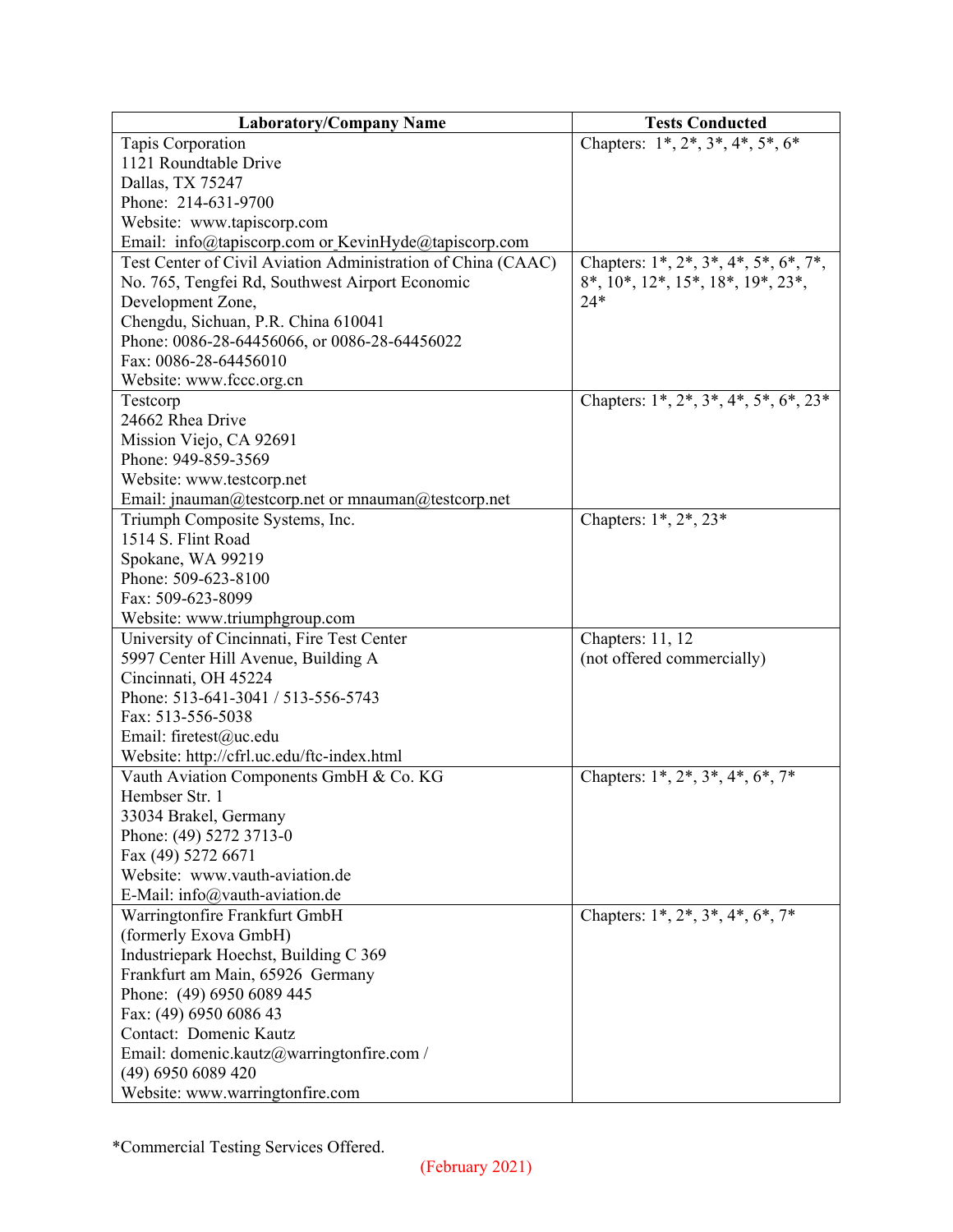## **AIRCRAFT MATERIALS FIRE TEST HANDBOOK CHAPTERS**

- Chapter 1: Vertical Bunsen Burner Test for Cabin and Cargo Compartment Materials
- Chapter 2: 45-Degree Bunsen Burner Test for Cargo Compartment Liners and Waste Stowage Compartment Materials
- Chapter 3: Horizontal Bunsen Burner Test for Cabin, Cargo Compartment, and Miscellaneous Materials
- Chapter 4: 60-Degree Bunsen Burner Test for Electric Wire
- Chapter 5: Heat Release Rate Test for Cabin Materials
- Chapter 6: Smoke Test for Cabin Materials
- Chapter 7: Oil Burner Test for Seat Cushions
- Chapter 8: Oil Burner Test for Cargo Liners
- Chapter 9: Radiant Heat Testing of Evacuation Slides, Ramps, and Rafts
- Chapter 10: Fire Containment Test of Waste Stowage Compartments
- Chapter 11: Powerplant Hose Assemblies Test
- Chapter 12: Powerplant Fire Penetration Test
- Chapter 13: Test for Electrical Connectors Used in Firewalls
- Chapter 14: Test for Electrical Wire Used in Designated Fire Zones
- Chapter 15: Two Gallon per Hour Oil Burner Certification Testing for Repaired Cargo Compartment Liners
- Chapter 18: Recommended Procedure for the 4-Ply Horizontal Flammability Test For Aircraft Blankets
- Chapter 19: Smoke Test for Insulated Aircraft Wire
- Chapter 20: Dry Arc Tracking Test Procedure
- Chapter 21: Dry Arc-Propagation Resistance
- Chapter 22: Cotton Swab Test for Thermal Acoustic Insulation Blankets
- Chapter 23: Test Method To Determine the Flammability and Flame Propagation Characteristics of Thermal/Acoustic Insulation Materials
- Chapter 24: Test Method To Determine the Burnthrough Resistance of Thermal/Acoustic Insulation Materials

<sup>\*</sup>Commercial Testing Services Offered.